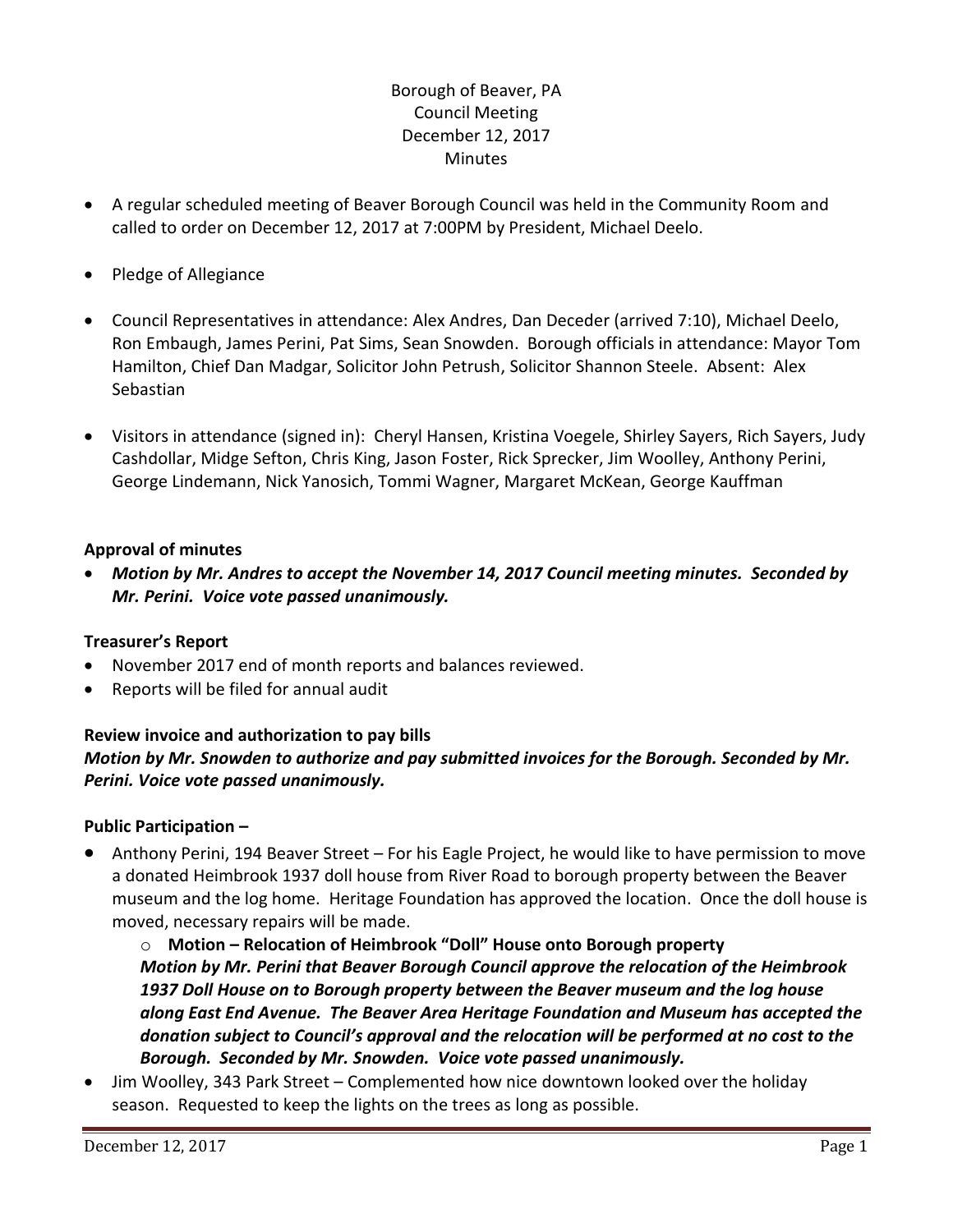- Christiana from Fox's Pizza Available for any volunteer work that is needed
- Mayor of Industry, Nicholas Yanosich His term of being Mayor of Industry expires in three weeks. Wants to thank Chief Madgar and the police officers for their excellent service and commitment to Industry residents. March 2018 will be 6 years of being in a contract with Beaver Police and Industry. Appreciates the action the police, Mayor and Solicitor has done for the community.

# **Reports – Commissions / Authorities**

**Council of Governments (COG) –** No report

**Business District Authority - Inactive** 

# **Civil Service Commission –** Reported by Midge Sefton

- Letter of Recommendation regarding Commissioner Members enclosed in council packet.
- Appreciates past members for their hard work and dedication
- **Motion – Appointment to Civil Service Commission** 
	- o *Motion by Mr. Snowden that based on the recommendation of the Civil Service Commission, Beaver Borough Council appoint Martha Scheidmantel as Commissioner and John (Jason) Foster as Alternate Commissioner to fill the expired terms of Charles Casbourne and Mel Bundy. Terms ending December 31, 2024. Seconded by Mr. Embaugh. Voice vote passed unanimously.*

# **Zoning Hearing Board (ZHB) –** Reported by Mr. Sprecker

 December 13, 2017 at 7:00PM - FTK Ventures, LLC requesting a variance to use the property located at 205 College Avenue in the R-1 zoning district as professional services and to seek relief from the off-street parking requirements for professional use.

# **Planning Commission –**

- October 16, 2017 and November 20, 2017 draft minutes enclosed in council packet
- Mr. Deelo Next meeting will be held on December 18, 2017 to discuss the recommendations of Quay Park. Public is welcome and encouraged to attend the meeting.

# **Tree Commission –**

November 27, 2017 meeting minutes enclosed in council packet

# **Code Enforcement Officer Report –** Reported by Mr. Sprecker

- Reviewed the November 2017 report enclosed in council packet
- Mr. Sprecker stated Harlem Lane as well as three other streets should be made a One-Way
	- $\circ$  Mr. Madgar asked Mr. Martone to review and give his opinion to council as soon as possible so action can be taken at the next council meeting.
- Mr. Sprecker stated the complaint regarding a need for permit parking by the Court House was looked into. Studied the area for four weeks and could not justify making the area permit parking.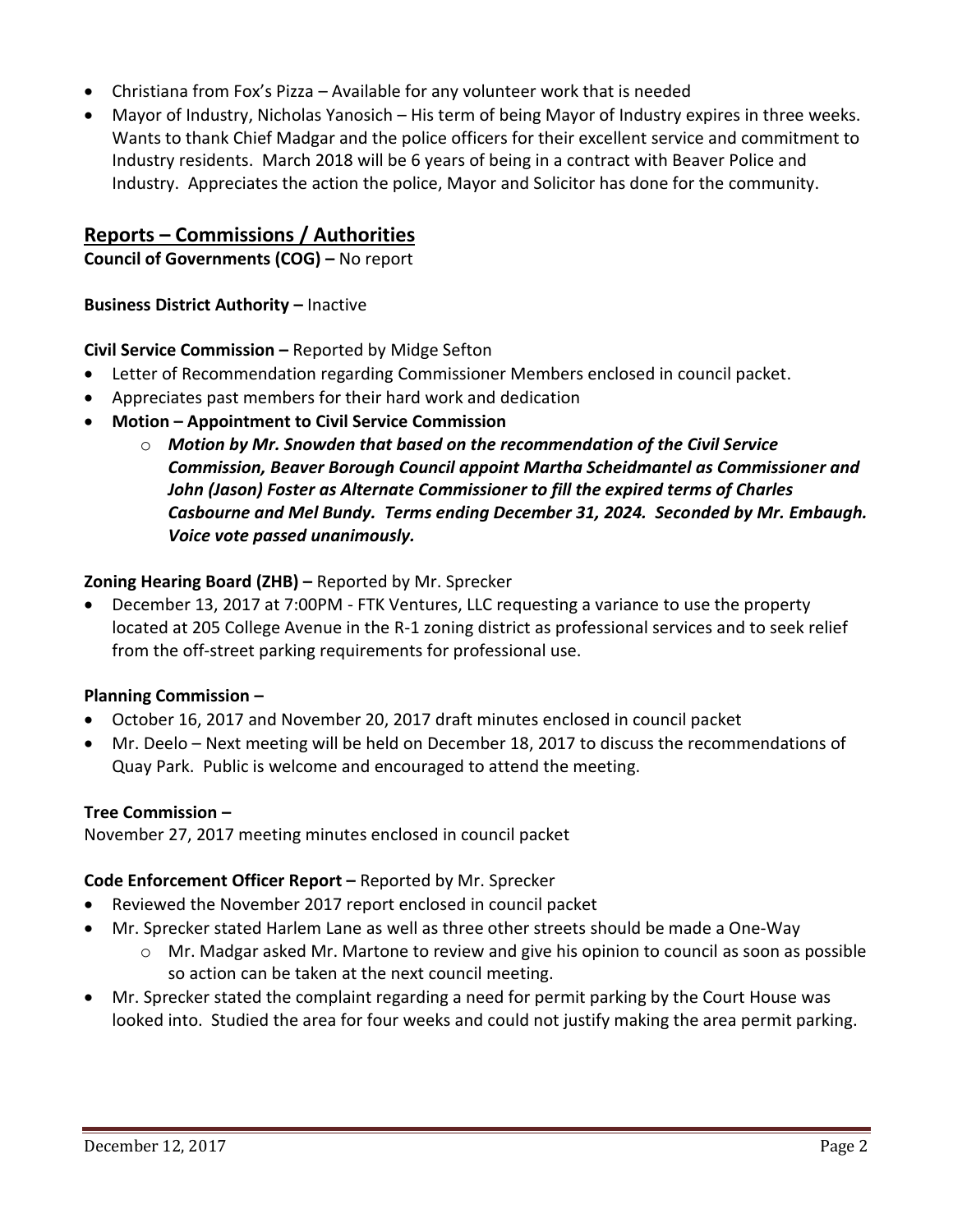# **Historic Architectural Review Board (HARB) –** Reported by Mr. Deelo

- Reviewed the November 13, 2017 meeting minutes and letter dated November 18, 2017 from Cultural Resource Consultants enclosed in council packet
- Historic Resource Survey will be posted at the end of January or beginning of February. The survey will also be posted to the website, Facebook, EBlast as well as some paper copies.
- The survey will cover approximately 200 properties outside the existing historic district.

# **Municipal Authority – Reported by Mr. Sims**

November 15, 2017 meeting minutes and Coordinator of Operations report enclosed in council packet

# **Council Committee Reports**

**Public Safety –** No report

#### **Finance –** Reported by Mr. Perini

November 8, 2017 meeting minutes enclosed in council packet

#### **Highway –** Reported by Mr. Thomas

Reviewed the November 20, 2017 meeting minutes enclosed in council packet

#### **General Government –** Reported by Mr. Andres

- No meeting was held in December
- Mr. Andres stated it has been a pleasure and honor to serve the Borough with the council members whose terms are expiring.

**Code Enforcement –** No report

**Recreation –** No report

# **Reports**

**Manager's Report –** Reported by Chief Madgar

- Reviewed the November 2017 Managers report
- Columbia Gas
	- o Approximately a \$6.5 million dollar project
	- o Some lines that are being replaced are from 1887
	- o Pipe staging will be in several locations around town
- For the safety and convenience of our residents, night-time parking will be suspended from December 15, 2017 until March 1, 2018 for all streets excluding Third Street.
- Police Officers Two full-time officers are still out on workers compensation. Total down of three fulltime officers including the recent resignation.
- Thanked the council members whose terms are expiring for helping him make his job easier through the years and for their assistance on the committee's.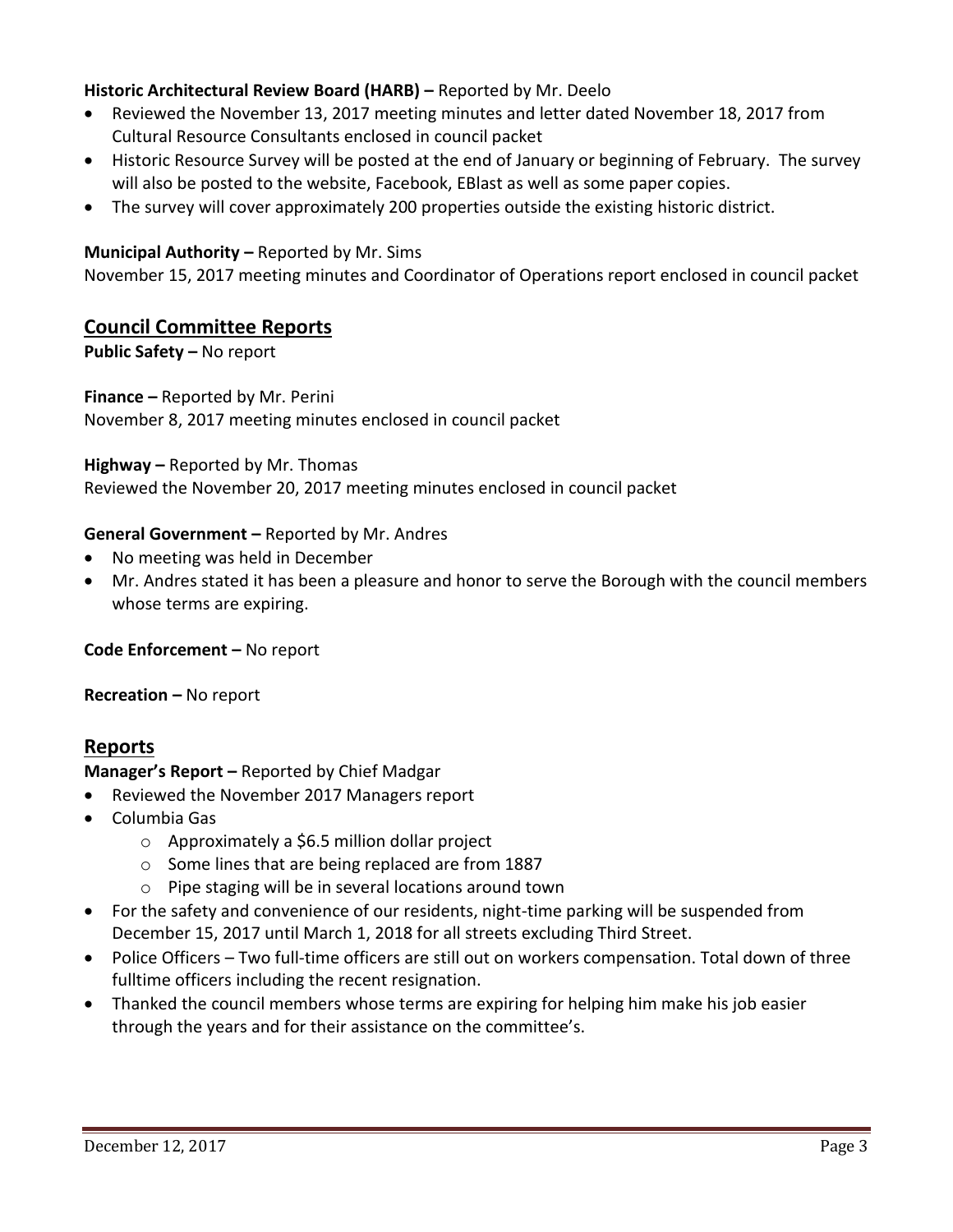**President's Report –** Reported by Mr. Deelo

- Reorganization meeting will be held on Tuesday, January 2, 2018 at 7:00PM
- Announced there will be an Executive Session regarding personnel performance, pending litigation and the Collective Bargaining Agreement and contracts. Motions expected after the Executive Session.
- Read a resignation letter from Mr. John Petrush. Resignation effective December 16, 2017.
	- o Mr. Deelo thanked Mr. Petrush on behalf of Council for his dedication to council and residents.
	- o *Motion by Mr. Snowden to accept the resignation of John Petrush effective December 16, 2017. Seconded by Mr. Thomas. Voice vote passed unanimously.*

# **Mayor Hamilton –**

- Presented Solicitor Petrush a plaque
	- o Congratulations on your well-deserved retirement after many years of outstanding service to the Borough of Beaver – 16 years as a Member of Council and 28 years as Borough Solicitor. In sincere gratitude for the assistance, guidance and outstanding counsel you have provided elected officials, staff and citizens of the Borough of Beaver, PA for so many years. You have been an inspiration to those of us fortunate enough to be with you through a portion of the journey. We value your many contributions. Borough of Beaver, Pennsylvania December 12, 2017
	- $\circ$  Mr. Petrush stated this year will be 50 years of practicing law, it's time to gradually get on with life's work.
- Mayor Hamilton stated the Borough is losing a lot of service here tonight. Thanked Mr. Sims, Mr. Perini, Mr. Embaugh, Mr. Deceder, Mayor Yanosich and Solicitor Petrush for making a difference in our community.

# **Police Chief Madgar – No report**

# **Fire Department –** Reported by Mr. Perini

- 2017 Year End Report enclosed in council packet
- Mr. Snowden thanked the Fire Department for putting their lives on the line to keep our community safe.
- Ms. Sefton also thanked the Fire Department for their service for the community and for their community service.

# **Emergency Management Coordinator - Mr. Perini**

Dave Linkimer will have a report regarding a series of drills that will be performed in 2018.

# **Borough Engineer –**

- Reviewed the November 2017 monthly report enclosed in council packet
- Emergency offsite response plan was submitted last month and approved
- September 2017 submitted the MS4 Application need to submit a 5 year plan within 60 days

# **Solicitor Petrush –** No report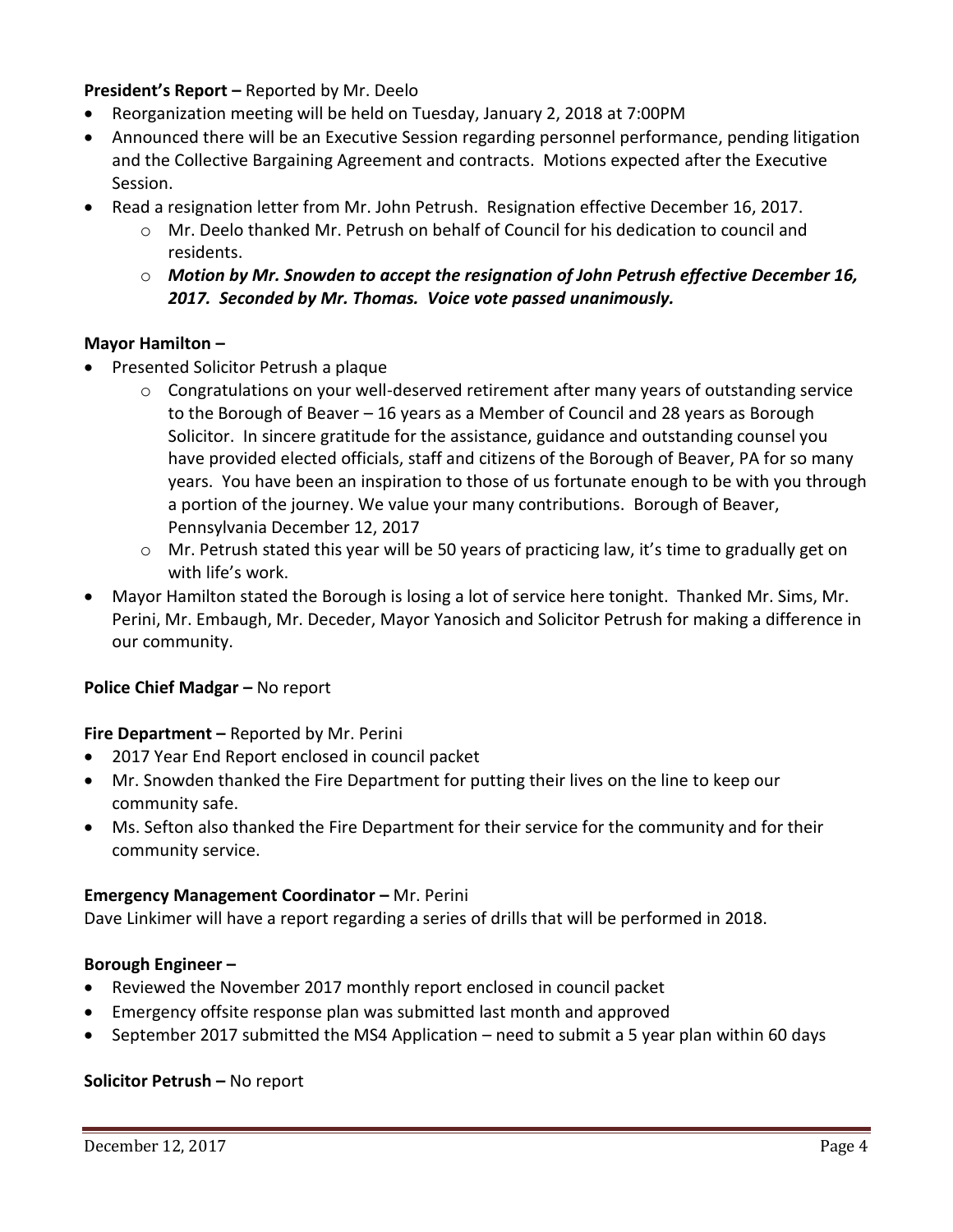# **Old Business**

**Motion – Approval of payment to Youngblood Paving, Inc. for the Beaver Borough 2017 Road Paving Project**

*Motion by Mr. Thomas that Beaver Borough Council approve the following payments to Youngblood Paving Inc. for the Beaver Borough 2017 Road Paving Project per the recommendation letter from our Borough Engineer dated November 22, 2017. (1) Invoice # 2017-1428 (Beech Alley) \$33,340.50. Columbia Gas invoiced for ½ = \$16,670.25. (2) Invoice # 2017-1427 (Sassafras Lane) \$29,966.30. Vanport Township invoiced for ½ = \$14,983.15. (3) Invoice # 2017-1426 (base bid + alt. no. 3 + patches) \$88,564.90. Seconded by Mr. Deceder. Voice vote passed unanimously.*

# **New Business**

**Motion – Type of Sidewalk/Curb Replacements Are Allowed During Columbia Gas Project** *Motion by Mr. Thomas that Beaver Borough approve the attached parameters in regards to what type of sidewalk each homeowner is allowed to install as a replacement to those being taken out by the Columbia Gas Project. Seconded by Mr. Snowden. Voice vote passed unanimously.*

**Motion – Move Forward With Sidewalk/Curb Replacement for All Area Affected by 2018 Columbia Gas Project**

*Motion by Mr. Thomas that Beaver Borough Council approve allowing our Borough Manager (with recommendations from our Borough Engineer) to move forward with asking all homeowners with sidewalks/curbs below borough code on all opposing streets from which the Columbia Gas work is being done within the borough in 2018 to make necessary arrangements to get those sidewalks/curbs fixed in accordance with our borough specified guidelines, and also to give all of those homeowners affected by Borough Ordinance #21-202 relief at the Borough Managers discretion on the timeframe of when their sidewalks/curbs have to be repaired. Excluding Turnpike Street (from College Avenue to Beaver Street), Laura Street (from Sharon Road to Beaver Street) and Park Street (from Sharon Road to Beaver Street). Seconded by Mr. Snowden. Voice vote passed unanimously.*

**Motion – Distribute sidewalk and curb cost amongst neighborhood property owners in conjunction with Columbia Gas Project**

*Motion by Mr. Thomas that Beaver Borough Council approve and implement a distribution of costs amongst neighborhood property owners for the replacement of curbs and sidewalks associated with Columbia Gas Line Replacement Project. (1) Turnpike Street (from College Avenue to Beaver Street) including corner property. (2) Laura Street (from Sharon Road to Beaver Street) including corner property. (3) Park Street (from Sharon Road to Beaver Street) including corner property. Seconded by Mr. Snowden. Roll call vote: Mr. Embaugh – No, Mr. Sims – Yes, Mr. Snowden – Yes, Mr. Deceder – Yes, Mr. Thomas – Yes, Mr. Andres – No, Mr. Deelo – Yes. Motion passed on the indicated roll call vote, 5-2. (Mr. Perini abstained from vote)*

**Motion – Approve payment terms for new borough repaired sidewalks and curbs** *Motion by Mr. Thomas that Beaver Borough Council approve and implement the attached payment term policy for sidewalk & curb replacement work that we conduct with our borough approved*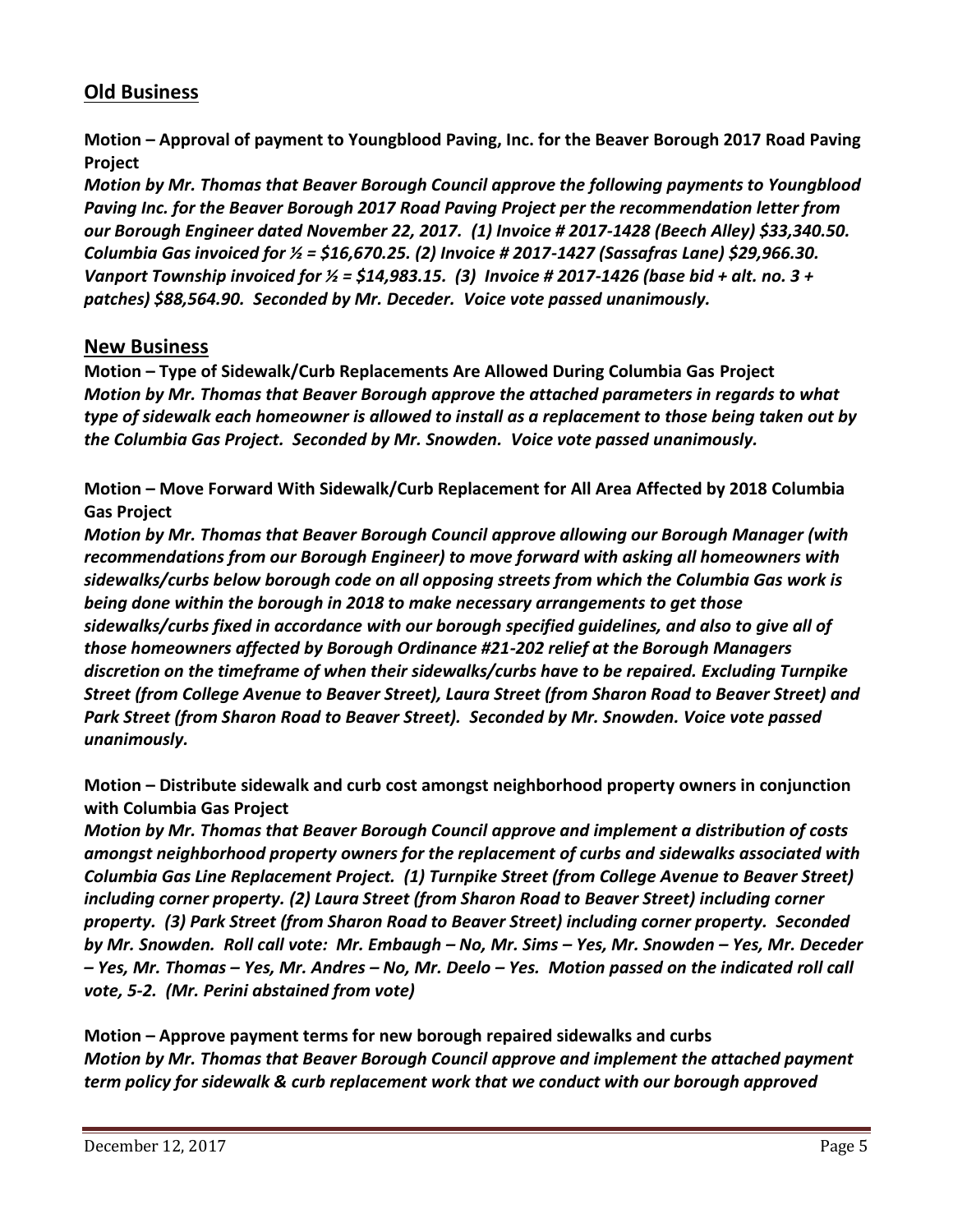*contractor for the 2018 Columbia Gas Project. Seconded by Mr. Snowden. Voice vote passed unanimously. (Mr. Perini abstained from vote)*

**Motion – Tax Levy and Rate of Tax for 2018**

*Motion by Mr. Perini that Beaver Borough Council approve and enact the attached ordinance amending Chapter 24 of the Code of Ordinances, to levy and fix the rate of a tax on real property for the fiscal year 2018. Rate of 24 mills (no increase from 2017). Seconded by Mr. Thomas. Voice vote passed unanimously.*

# **Motion – Adopt 2018 Beaver Borough General Fund**

*Motion by Mr. Perini that the 2018 Beaver Borough General Fund Budget as advertised be adopted. I move further that a copy of that budget, electronic or otherwise, be attached hereto and retained in the Borough Records. Seconded by Mr. Embaugh. Voice vote passed unanimously.*

# **Motion – Vehicle Lease**

*Motion by Mr. Snowden that Beaver Borough Council give the Chief of Police approval to sell three (3) police vehicles and enter a lease for three (3) police vehicles. Seconded by Mr. Andres. Voice vote passed unanimously.*

**Motion – Beaver Area Memorial Library Donation** *Motion by Mr. Perini that Beaver Borough Council approve donation of \$26,500 to the Beaver Area Memorial Library. This item is approved in the 2017 budget. Seconded by Mr. Andres. Voice vote passed unanimously.*

**Motion – 2018 Schedule of Regular Beaver Borough Council Meetings** *Motion by Mr. Andres that the attached 2018 Schedule of Regular Beaver Borough Council Meetings be and is hereby approved and adopted for the 2018 calendar year. Seconded by Mr. Perini. Voice vote passed unanimously.*

# **Motion – Reappoint Planning Commission members**

*Motion by Mr. Snowden that Robert Rice, Dan Martone and David O'Leary are reappointed to the Planning Commission for four (4) year terms. Terms will expire December 2021. Seconded by Mr. Deceder. Voice vote passed unanimously.*

# **Motion – Vacancy Board Chair**

*Motion by Mr. Sims to reappoint Midge Sefton as Vacancy Board Chair. Seconded by Mr. Andres. Voice vote passed unanimously.*

- Entered into Executive Session at 8:35PM regarding personnel performance, pending litigation and the Collective Bargaining Agreement and contracts. Motions expected after the Executive Session.
- Executive Session 8:45PM 9:25PM

*Motion by Mr. Deceder that Beaver Borough Council ratify the Beaver Borough Municipal Employees Association Memorandum of Understanding and pay scale. Seconded by Mr. Snowden. Voice vote passed unanimously. (Mr. Embaugh absent from vote)*